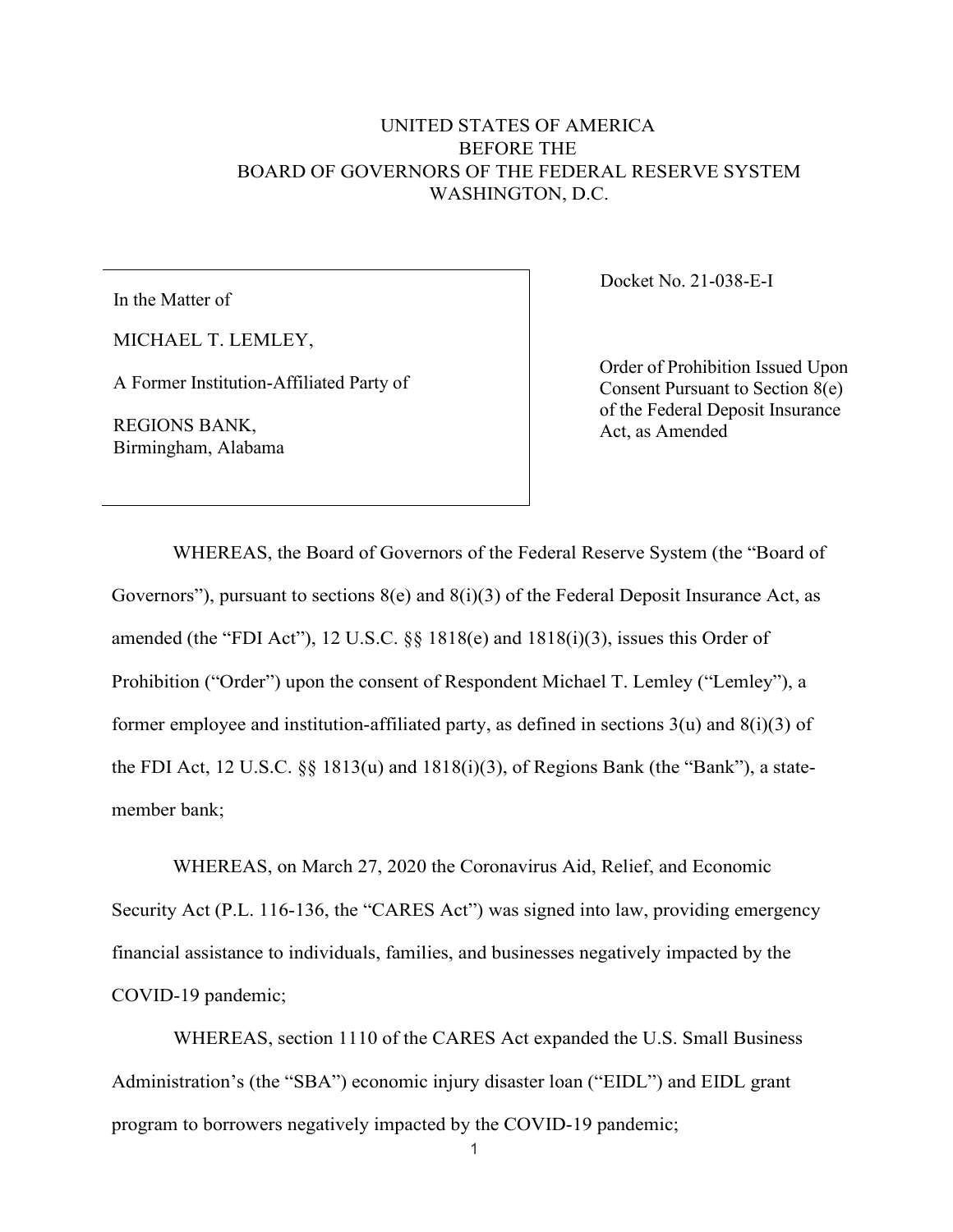WHEREAS, in order to obtain an EIDL or grant, borrowers were required to submit an application to the SBA and sign a loan authorization agreement under penalty of perjury certifying compliance with all EIDL requirements, providing information, such as average monthly payroll expenses and number of employees, and agreeing that loan proceeds would be used for specifically authorized purposes;

WHEREAS, during July 2020, Lemley, while employed as a manager at a Bank branch in Keller, Texas, applied for and obtained an EIDL of \$12,500 from the SBA based on materially false and fraudulent representations and used the proceeds of the loan for personal and other unauthorized expenses in violation of the terms of the EIDL and applicable laws and regulations;

WHEREAS, Lemley's conduct was contrary to the Bank's internal policies and constituted violations of law or regulation, unsafe or unsound banking practices, or breaches of fiduciary duty;

WHEREAS, Lemley had a financial gain of \$12,500, representing the EIDL proceeds, resulting from his misconduct; and

WHEREAS, by affixing his signature hereunder, Lemley has consented to the issuance of this Order by the Board of Governors and has agreed to comply with each and every provision of this Order, and has waived any and all rights he might have pursuant to 12 U.S.C. § 1818, 12 C.F.R. Part 263, or otherwise: (a) to the issuance of a notice of intent to prohibit on any other matter implied or set forth in this Order; (b) to a hearing for the purpose of taking evidence with respect to any matter implied or set forth in this Order; (c) to obtain judicial review of this Order or any provision hereof; and (d) to challenge or contest in any manner the basis, issuance, terms, validity, effectiveness, or enforceability of this Order or any provision hereof.

2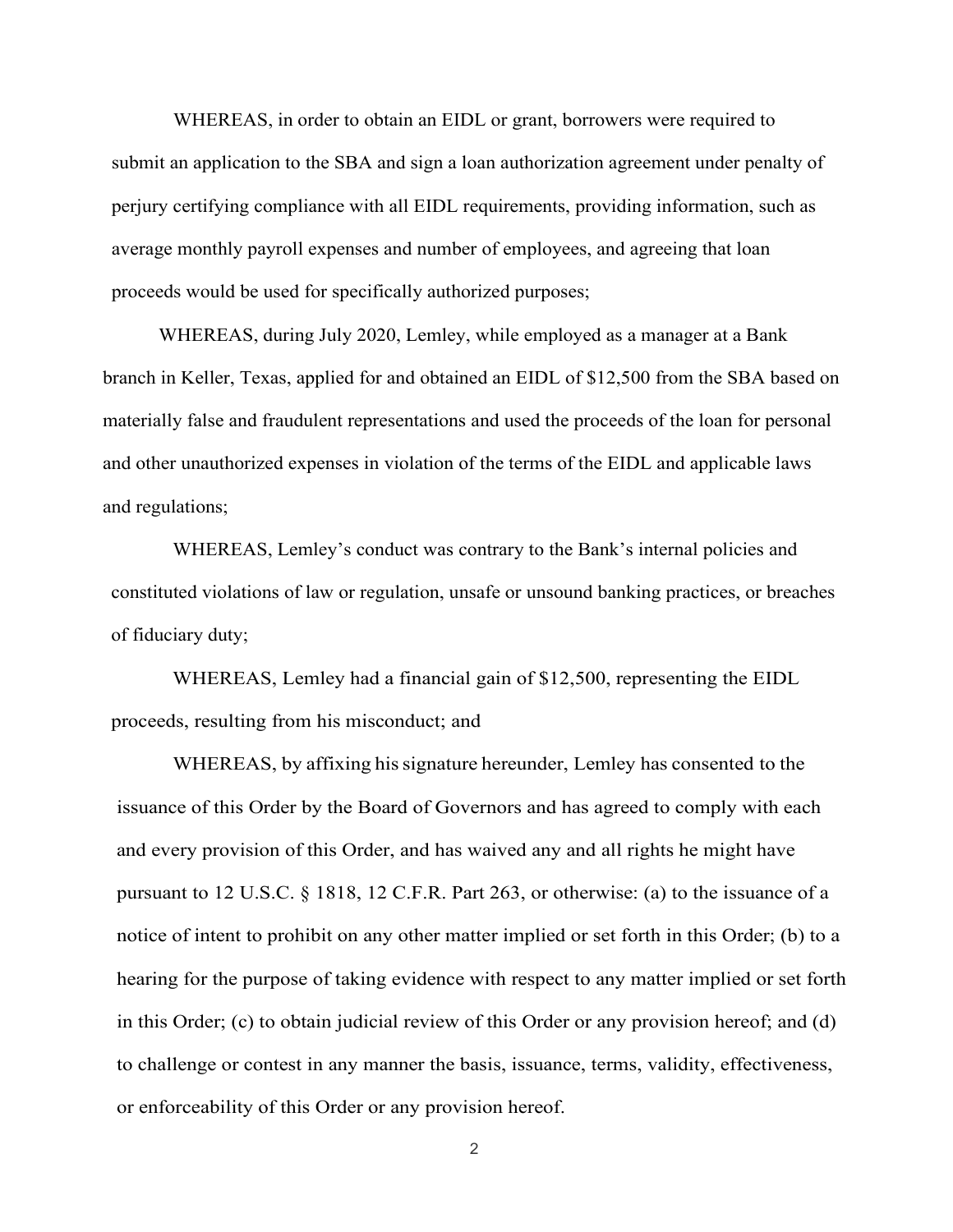NOW, THEREFORE, before the filing of any notices, or the taking of any testimony or adjudication of or finding on any issue of fact or law herein, and without Lemley admitting or denying any allegation made or implied by the Board of Governors in connection herewith, and solely for the purpose of settlement of this matter without a formal proceeding being filed and without the necessity for protracted litigation or extended hearings,

IT IS HEREBY ORDERED that:

1. Lemley, without the prior written approval of the Board of Governors and, where necessary pursuant to section  $8(e)(7)(B)$  of the FDI Act, 12 U.S.C. § 1818(e)(7)(B), another Federal financial institutions regulatory agency, is hereby and henceforth prohibited from:

- a. participating in any manner in the conduct of the affairs of any institution or agency specified in section  $8(e)(7)(A)$  of the FDI Act, 12 U.S.C. § 1818(e)(7)(A), including, but not limited to, any insured depository institution or any holding company of an insured depository institution, or any subsidiary of such holding company, or any foreign bank or company to which subsection (a) of 12 U.S.C. § 3106 applies and any subsidiary of such foreign bank or company;
- b. soliciting, procuring, transferring, attempting to transfer, voting or attempting to vote any proxy, consent, or authorization with respect to any voting rights in any institution described in section  $8(e)(7)(A)$  of the FDI Act, 12 U.S.C. § 1818(e)(7)(A);
- c. violating any voting agreement previously approved by any Federal banking agency; or
- d. voting for a director, or serving or acting as an institution-affiliated

3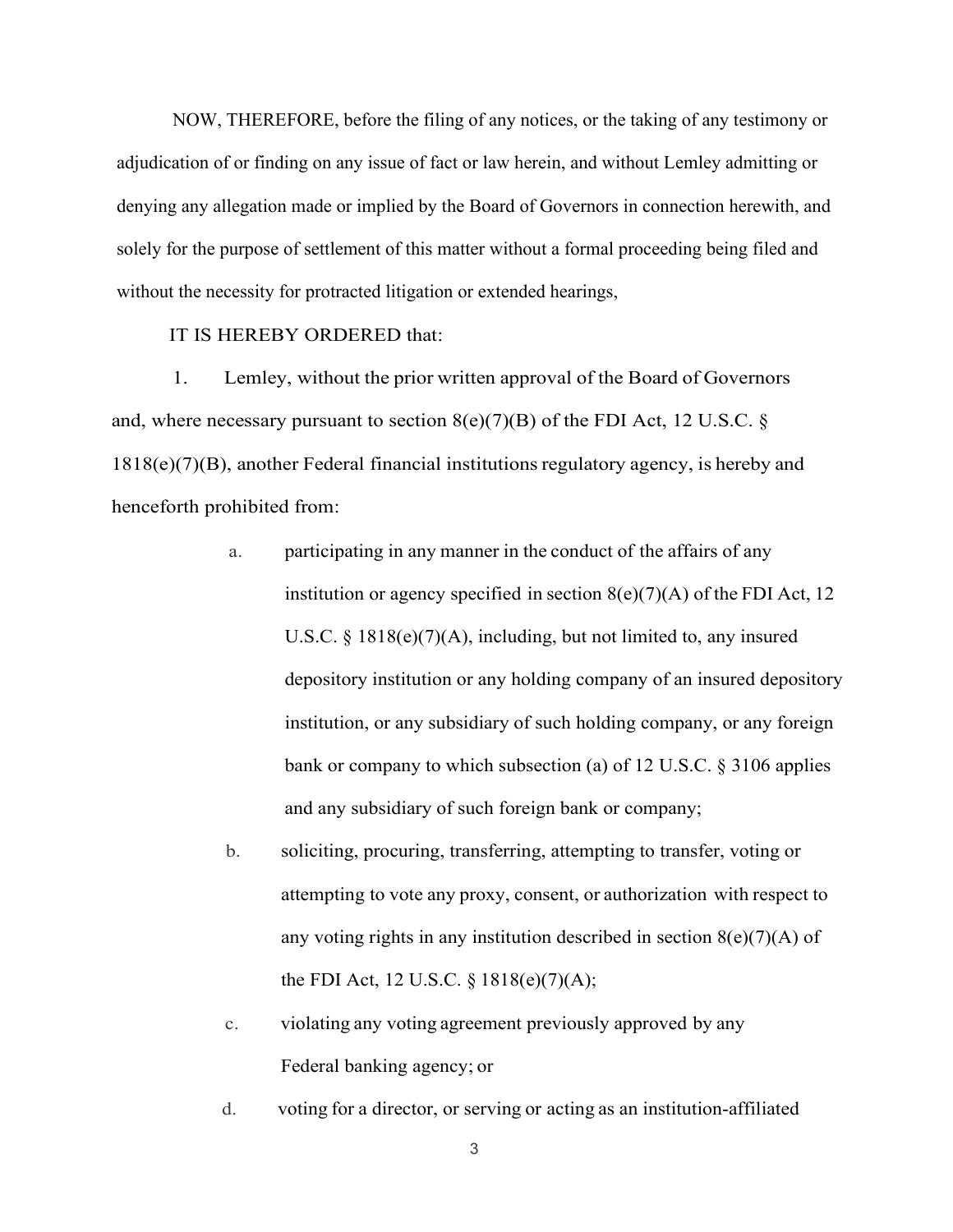party, as defined in sections 3(u) and 8(b)(3) of the FDI Act, 12 U.S.C. §§ 1813(u) and 1818(b)(3), such as an officer, director or employee, in any institution described in section  $8(e)(7)(A)$  of the FDI Act, 12 U.S.C. § 1818(e)(7)(A).

- 2. All communications regarding this Order shall be addressed to:
	- (a) Richard Ashton, Esq. Deputy General Counsel David Williams, Esq. Associate General Counsel Board of Governors of the Federal Reserve System 20th & C Streets, N.W. Washington, DC 20551
	- (b) Michael T. Lemley

with copy to:

Steve Gordon, Esq. 2101 Moneda St. Fort Worth, TX 76117

3. Any violation of this Ordershall separately subject Lemley to appropriate civil or criminal penalties, or both, under sections 8(i) and (j) of the FDI Act, 12 U.S.C §§ 1818(i) and (j).

4 4. The provisions of this Order shall not bar, estop, or otherwise prevent the Board of Governors, or any other Federal or state agency or department, from taking any other action affecting Lemley; provided, however, that the Board of Governors shall not take any further action against Lemley on any matters concerning or arising from the matters addressed by this Order based upon facts presently known by the Board of Governors. This release and discharge shall not preclude or affect (i) any right of the Board of Governors to determine and ensure compliance with this Order, or (ii) any proceedings brought by the Board of Governors to enforce the terms of this Order.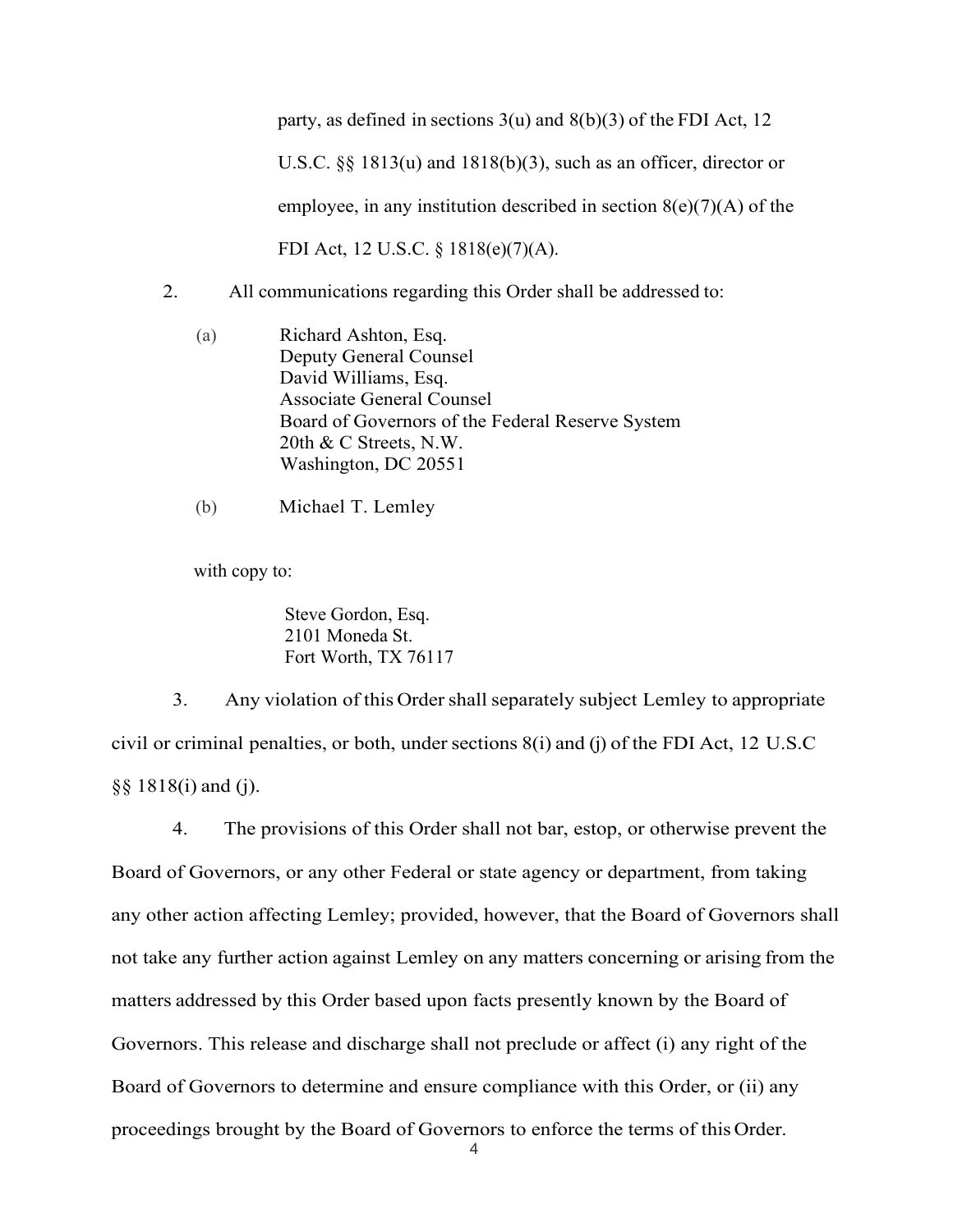5. Each provision of this Order shall remain fullyeffective and enforceable until expressly stayed, modified, terminated, or suspended in writing by the Board of Governors.